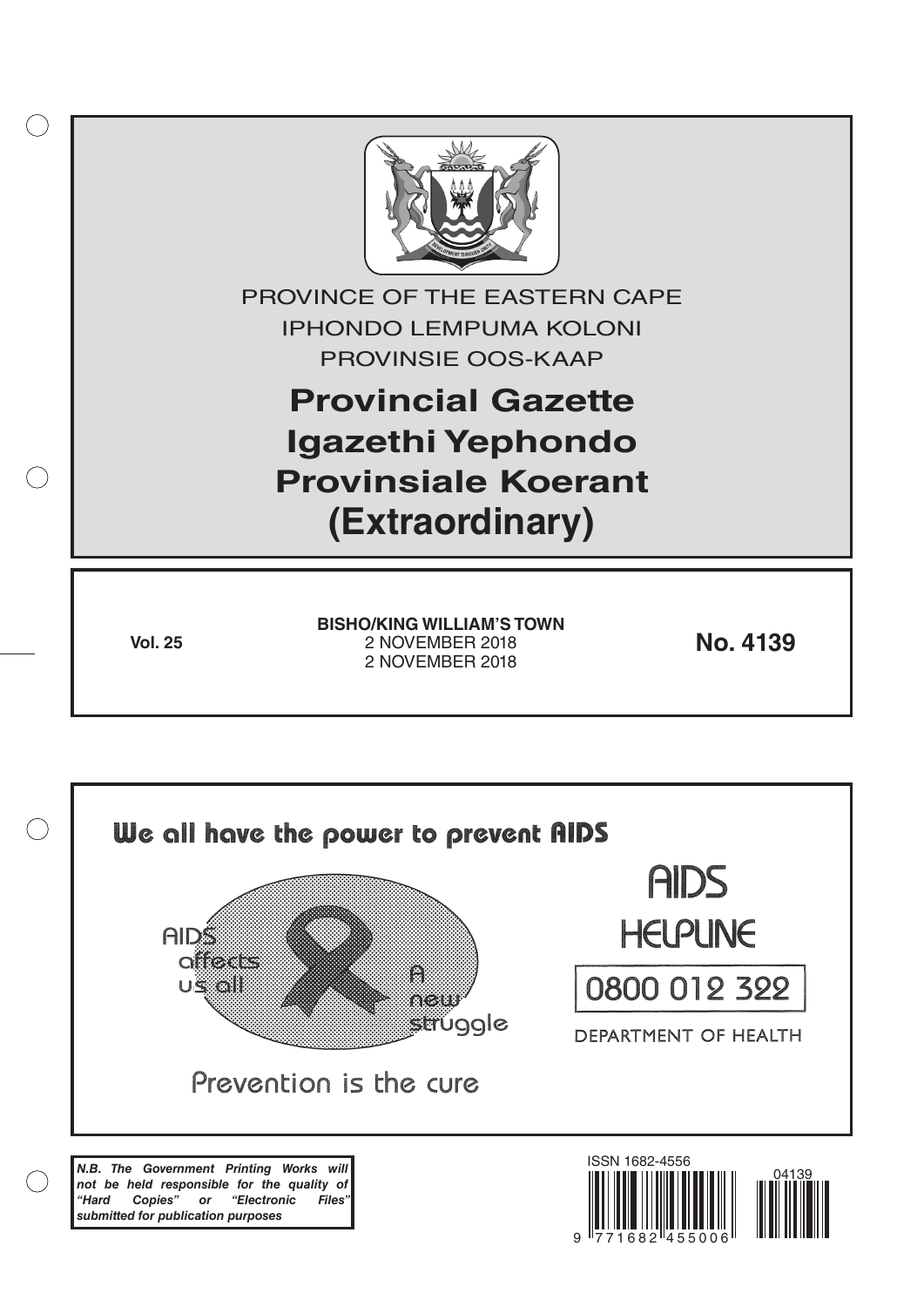# **IMPORTANT NOTICE:**

**The GovernmenT PrinTinG Works Will noT be held resPonsible for any errors ThaT miGhT occur due To The submission of incomPleTe / incorrecT / illeGible coPy.**

**no fuTure queries Will be handled in connecTion WiTh The above.**

#### **CONTENTS**

|     |                                                                                                           | Gazette | Page |
|-----|-----------------------------------------------------------------------------------------------------------|---------|------|
|     |                                                                                                           | No.     | No.  |
|     | <b>PROVINCIAL NOTICES • PROVINSIALE KENNISGEWINGS</b>                                                     |         |      |
| 231 | Local Government: Municipal Electoral Act, 2000: Electoral Commission: Election Timetable: Ward 4, Ward 6 | 4139    |      |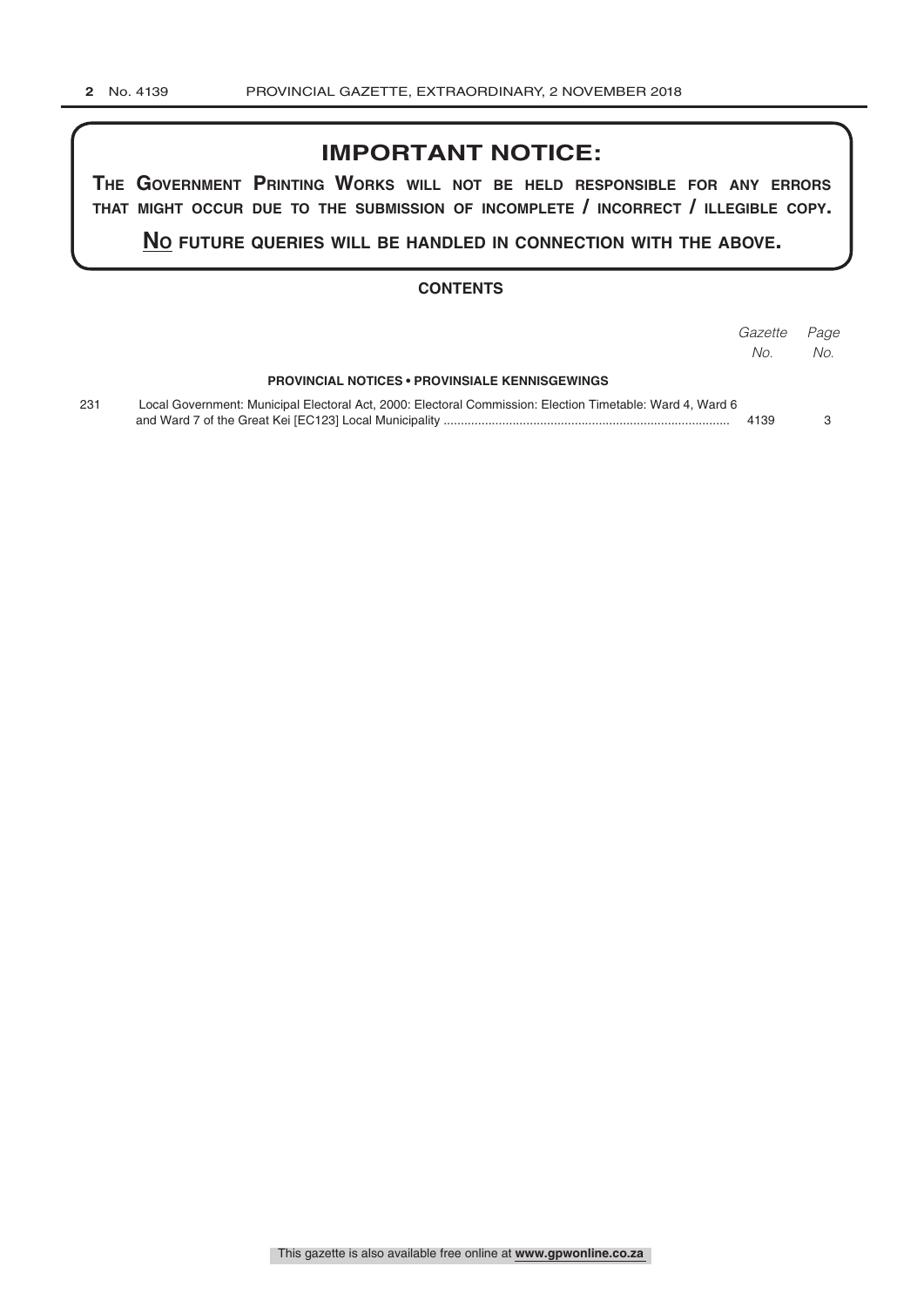## Provincial Notices • Provinsiale Kennisgewings

#### **PROVINCIAL NOTICE 231 OF 2018**

## **ELECTORAL COMMISSION**

## **ELECTION TIMETABLE**

The Electoral Commission hereby gives notice that it has in terms of section 11 of the Local Government: Municipal Electoral Act, 2000, compiled the election timetable set out below to apply to the municipal by-elections to be held on 21 November 2018 in respect of Ward 4, Ward 6 and Ward 7 of the Great Kei [EC123] Local Municipality as proclaimed by Provincial Notice number 214 of 2018 as published in the Provincial Gazette Extraordinary No. 4132 of the Eastern Cape Province, dated 19 October 2018. A reference to "section" in this election timetable is a reference to that section in the Local Government: Municipal Electoral Act, 2000 (Act No. 27 of 2000).

#### **Cut-off time for act to be performed**

1 An act required in terms of this Act to be performed by not later than a date in the election timetable must be performed before 17:00 on that date, unless otherwise specified.

#### **Certification of the voters' roll**

2 By 25 October 2018 the chief electoral officer must certify the segments of the voters' roll for the voting districts to be used in the by-elections in terms of section 6(2)(a).

#### **Notice that lists of addresses of voting stations are available for inspection**

3 By 25 October 2018 the chief electoral officer must give notice that copies of a list of voting stations and their addresses will be available for inspection at the office of the Commission's local representative in terms of section 19(5).

#### **Notice of route of mobile voting stations**

4 If the Commission decides to use mobile voting stations in the byelections, the Commission must by 2 November 2018 give notice of the route, including the locations and estimated times of stopping of each mobile voting station in terms of section 22(1).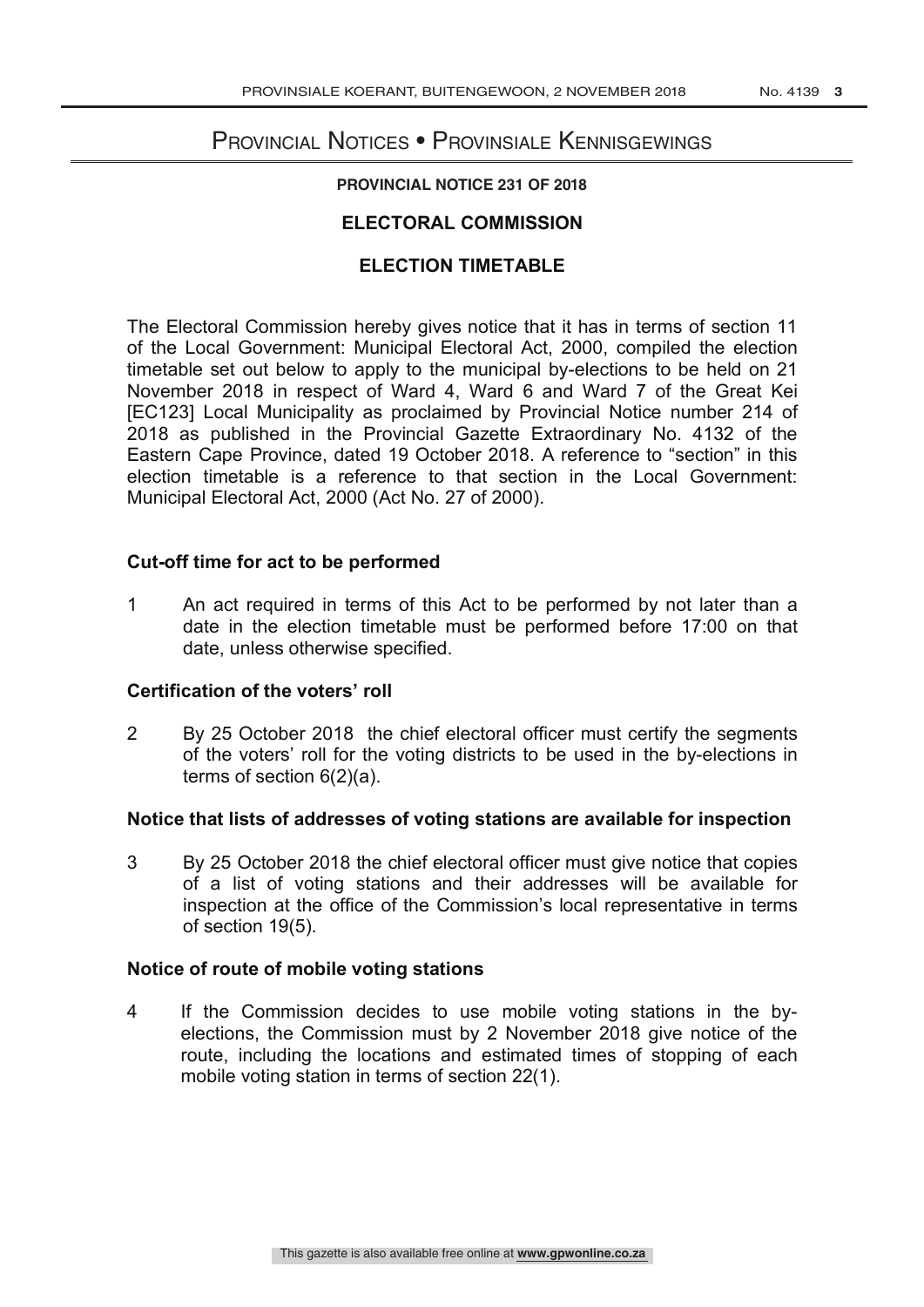#### **Cut–off date for nomination of ward candidates to contest an election**

5 By no later than 29 October 2018 at 17h00, the nomination of a person to contest the by-election in a municipality as a ward candidate must be submitted to the Commission's local representative on a prescribed form and in the prescribed manner in terms of section 17(1).

#### **Cut–off date for compilation and certification of ward candidate lists**

6 By 5 November 2018 the Commission must compile for each ward a list of ward candidates, certify those lists for that by-election, and keep copies of the lists available at the office of the Commission's local representative in terms of section 18 (1).

#### **Cut-off date for issuing certificates**

7 By 5 November 2018 the Commission must issue to each ward candidate contesting the by-election, a prescribed certificate in terms of section  $18(1)(d)$ .

#### **Application for special vote**

8 10(1) By no later than 9 November 2018 a voter may apply in terms of Regulation 28B (1) to cast special vote within the voting district where she or he is registered. [Applications for special votes will only be received from 5 November 2018]

(2) On 20 November 2018 voters who had successfully applied to cast their special votes at the voting station, may visit the voting station between 08h00 and 17h00 to cast their special votes.

(3) On 20 November 2018 voting officers must visit voters who had successfully applied to cast their special votes at their places of residence, to afford them the opportunity to cast their votes there.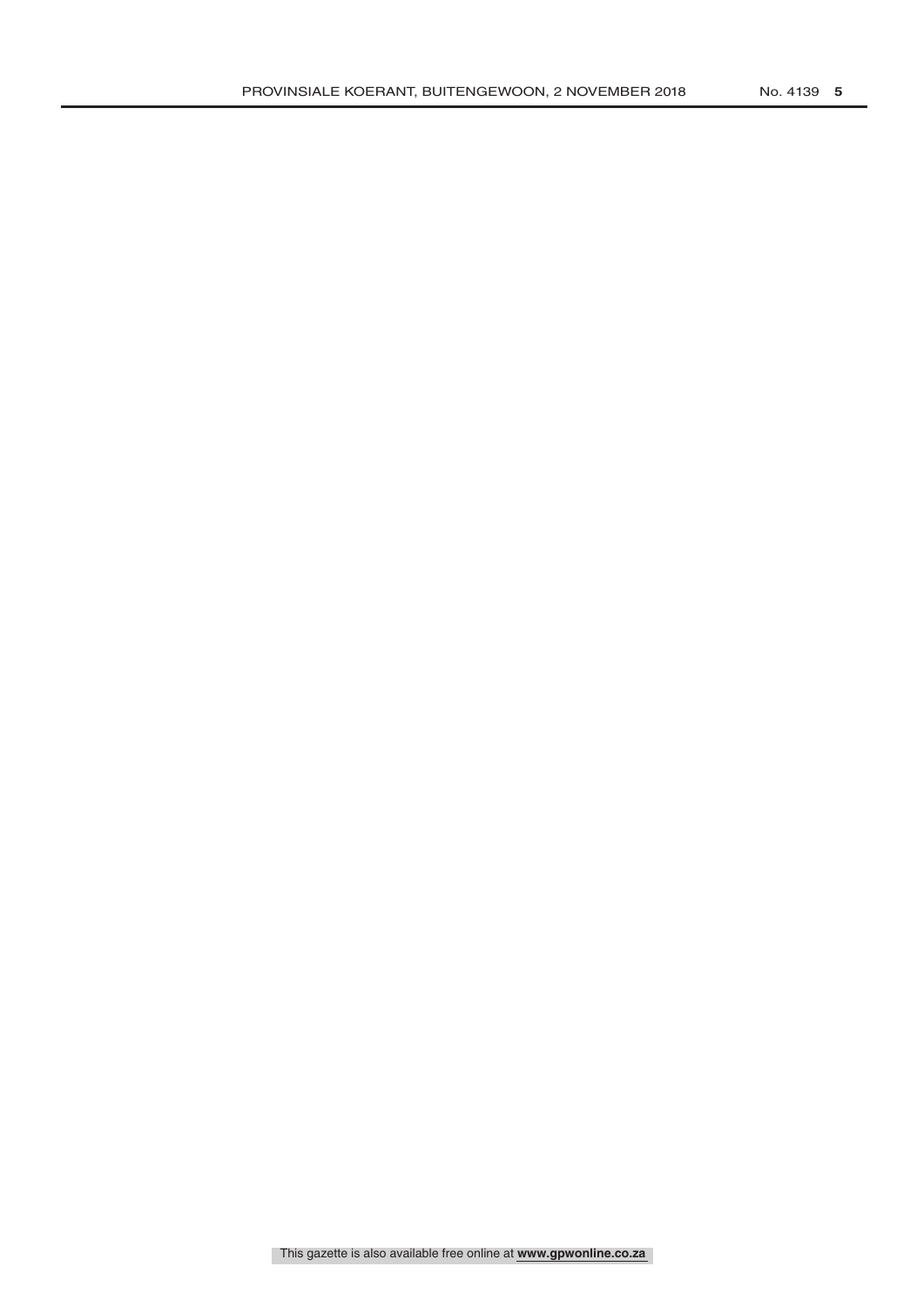This gazette is also available free online at **www.gpwonline.co.za**